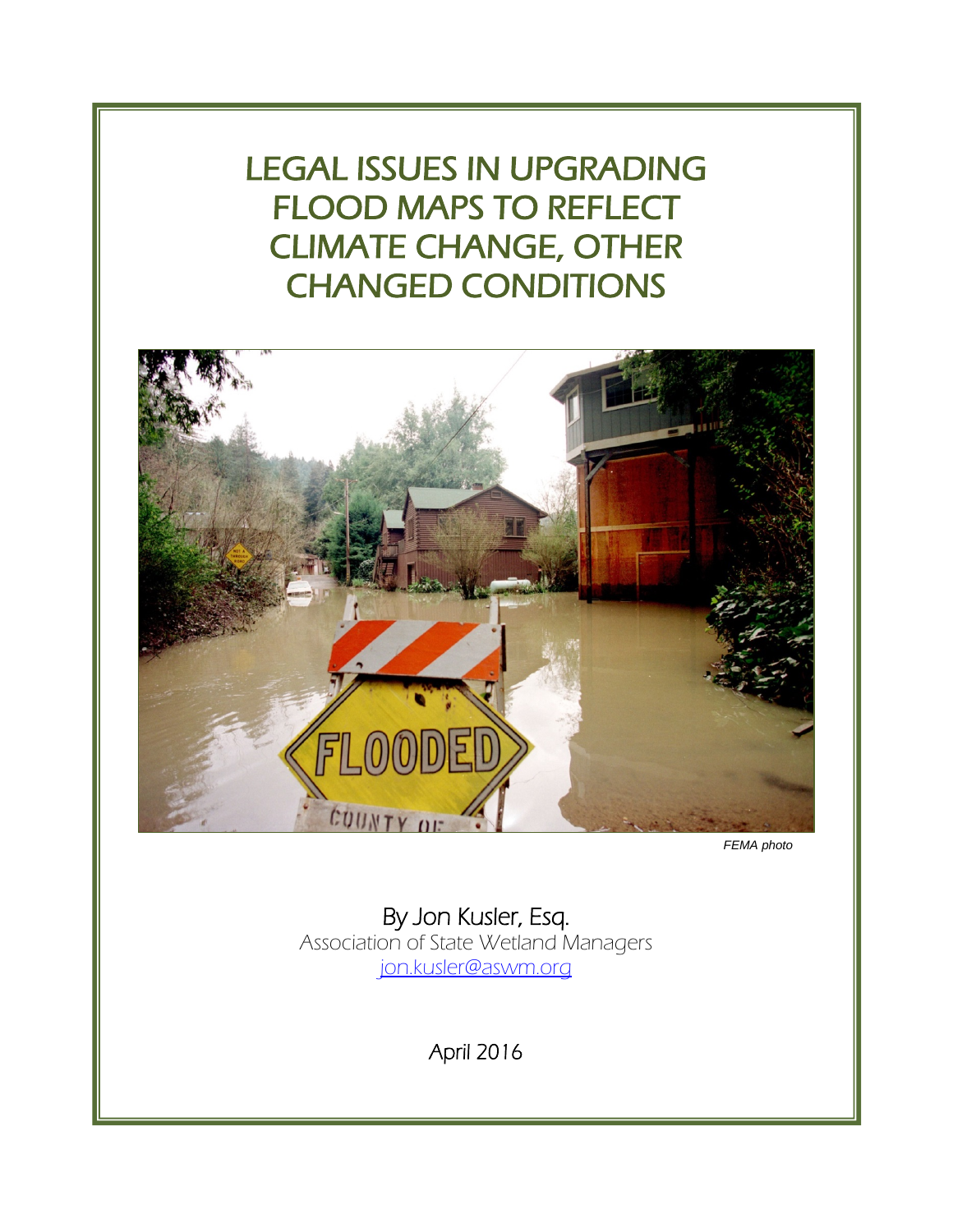#### **ISSUES ADDRESSED BY THIS PAPER**

Governments will, over time, need to upgrade flood hazard maps to reflect climate change, urbanization, erosion and sedimentation and other watershed changes. Will governments face legal problems with such upgrading?<sup>[1](#page-0-0)</sup> How can governments avoid legal problems?

## **FEMA FLOODPLAIN MAPS, OTHER FLOODPLAIN MAPS**

Floodplain maps fall into two general categories:

- 1. **NFIP maps.** More than 21,000 local governments have adopted floodplain regulations to qualify for the National Flood Insurance Program (NFIP) and serve, in many cases, a variety of additional community goals. Regulations typically include floodplain maps which show floodplain boundaries and elevations. Most flood maps have been prepared for flood insurance rating purposes for the NFIP. These maps have in most instances been prepared by contractors to the Federal Emergency Management Agency (FEMA), other federal agencies, states and some local governments. These are the most common maps used for planning and regulatory as well as flood insurance rating purposes. FEMA has mapped more than 100 million acres of flood hazard areas nationwide and designated some six million acres of floodways along 40,000 stream and river miles. These maps usually show the boundaries and elevations for the 100 year flood. Many maps also show the 500 year floodplain. Some of the maps show floodway boundaries and elevations.
- 2. **Other floodplain maps prepared for land use planning, regulation, and other purposes by a broad range of federal, state, and local agencies.** These maps are in some cases based upon more detailed flood studies than the NIP maps. Many local governments map smaller rivers and streams not shown on the NFIP maps. Some show the affects of urbanization on flooding. Some show broadened floodways and coastal high velocity zones. Some map areas subject to flooding due to levees and dams.

## **LIMITATIONS OF EXISTING MAPS**

Both categories of floodplain maps are subject to a variety of limitations. Many rural floodplain maps are at small scale and are characterized by relatively low degrees of accuracy. Many NFIP flood maps do not map smaller creeks and streams including areas subject to stormwater flooding. Many rural maps of both types are not based on hydrologic models. Both typically do not reflect increased runoff from urbanization although taking into account "future conditions" is increasingly common. Many do not reflect flood control structures such as levees. They do not, in many instances, delineate coastal high hazard or rural floodways. They usually do not reflect other special hazards such as ice jam flooding and flooding on alluvial fans.

<span id="page-1-0"></span> $\frac{1}{1}$  $M<sup>1</sup>$ Most local governments and states have adopted floodplain maps and regulations for the 100 year floodplain..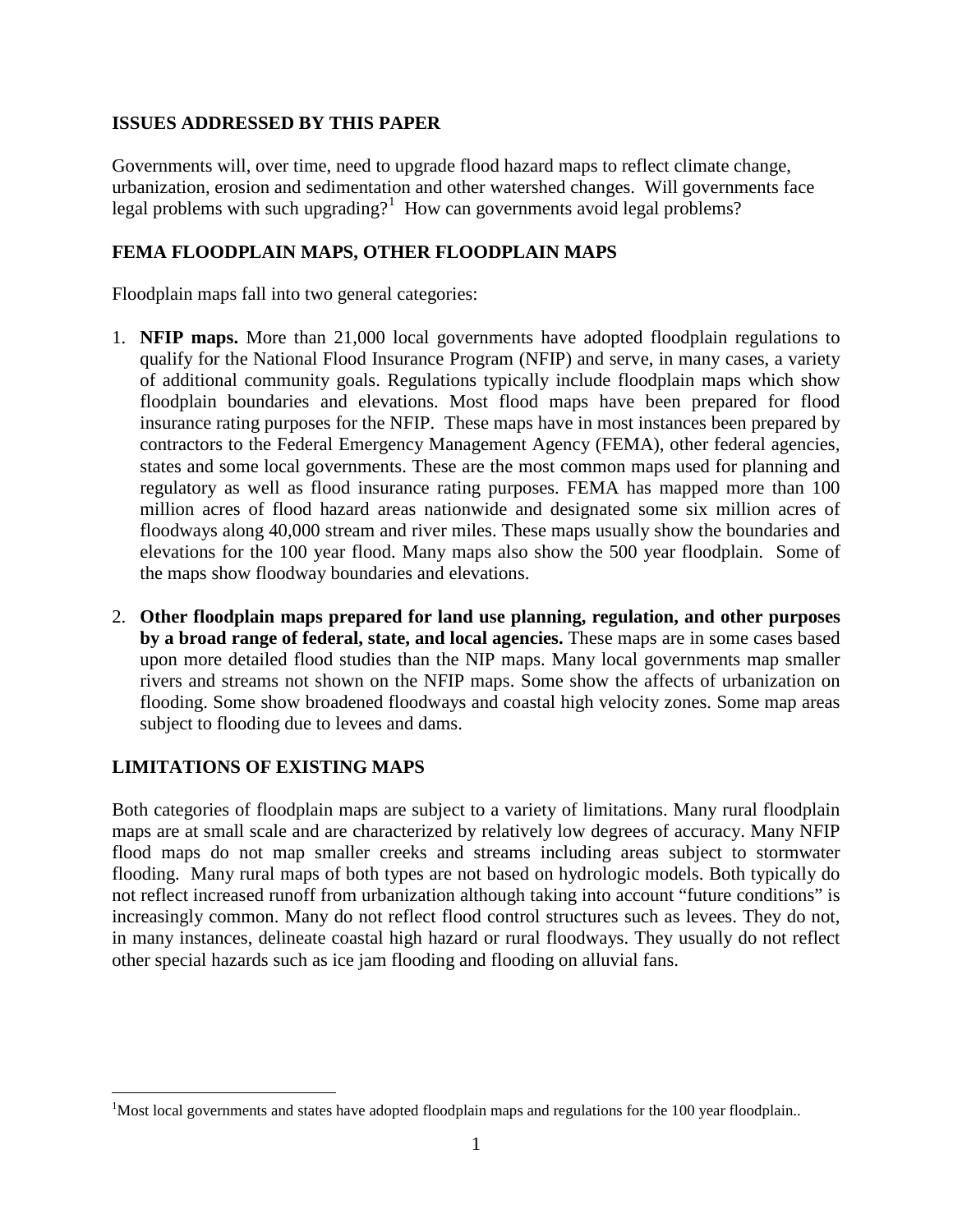FEMA is presently updating and digitizing floodplain maps (Risk Map Program) with the help of states, local governments and other federal agencies. Digital floodplain maps showing coastal areas potentially impacted by climate change are also now being prepared by the National Oceanic and Atmospheric Administration and U.S. Geological Survey in cooperation with other agencies.

FEMA statutes and regulations provide criteria and procedures for preparing and amending flood insurance maps (NFIP) to be used for flood insurance purposes. For maps not used for flood insurance purposes, states and local governments may apply their own criteria and procedures See, for example, Ravalese v. Town of East Hartford<sup>[2](#page-1-0)</sup> (The landowner did not have a Constitutionally protected right to have his property excluded from the floodplain zone where the FEMA map excluded his property from the floodplain, but the town zoning map included his property in the floodplain.)

A landowner may challenge FEMA National Flood Insurance (NFIP) flood map elevations within 90 days of the second publication of a flood elevation determination by FEMA. However, the extent to which NFIP mapping may in some circumstances preempt state or local mapping in light of Columbia Venture v. Dewberry, $3$  remains to be seen. In Columbia a federal court of appeals held that The National Flood Insurance Program statutes and regulations preempt state tort law suits against independent map contractors.

The FEMA statutes and regulations provide appeal and remapping procedures. See Great Rivers Habitat Alliance v. FEMA,  $615$  F.3d 985 ( $8^{th}$  Cir. 2010) in which the court quoted FEMA statutes in observing that "(i)n order to appeal a (elevation) determination on the basis of scientific or technical accuracy, FEMA's regulations require supporting documentation." Id. At 990. The court further quoted FEMA regulations (44 CFR 67.6(b)(1). Id. at 990.

If an applicant believes that the proposed base flood elevations are technically incorrect due to a mathematical or measurement error or changed physical conditions, then the specific source of the error must be identified. Supporting data must be furnished to FEMA including certifications by a registered professional engineer or licensed land surveyor, of the new data necessary for FEMA to conduct a reanalysis.

Climate change would presumably constitute "changed physical conditions". See 44 CFR 67.6(b)(1). Id. at 990.

How have traditional floodplain regulatory maps and changes in such maps fared in the courts?

# **COURT CASES DEALING WITH TRADITIONAL FLOOD MAPS**

<span id="page-2-1"></span>Courts have addressed the Constitutionality of existing (traditional) floodplain maps in a modest number of cases and these cases suggest what courts will do in the future with maps showing flood elevations and floodplain boundaries reflecting climate change.

 $\frac{1}{2}$  $^{2}608$  F. Supp. 575 (D. Conn., 1985).

<span id="page-2-0"></span> $3604$  F.3d 824 (4th Cir., 2010).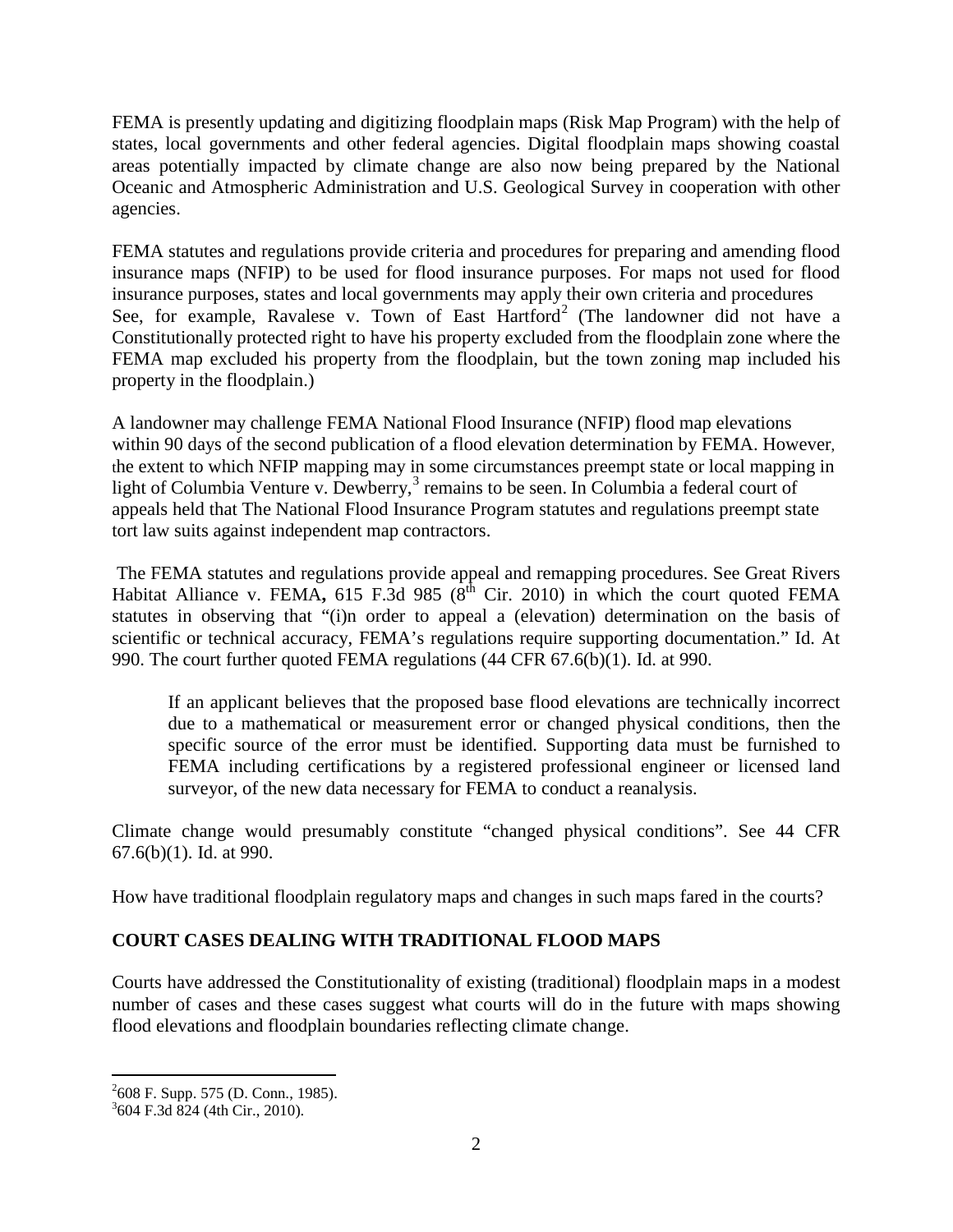**Some inaccuracy in flood mapping is tolerable.** As one would expect, regulations based on maps that have no relationship to wetland or flooding conditions are susceptible to legal challenge as denying due process or as a taking of private property. See, e.g., Sturdy Homes, Inc. v. Town of Redford where the court held an attempt to designate an area a flood hazard zone where there was no evidence of flooding was unconstitutional.<sup>[4](#page-2-1)</sup> While total inaccuracy in maps would make them susceptible to legal challenge, some inaccuracy is tolerable. For example, in Turnpike Realty Co. v. Town of Dedham,<sup>[5](#page-3-0)</sup> the Massachusetts Supreme Court upheld the sufficiency of the Town of Dedham's floodplain zoning map, which incorrectly included two knolls of 3.2 acres and .2 acres in the floodplain. However, there was substantial evidence of flooding for other areas, including photographs and exhibits of flooding from 1954 and 1967, and testimony of an expert hydrologist. Flood levels had been reached in 1936, 1938, 1955 and 1968. The court held that although inclusion of the knolls was "inadvertent," the ordinance was valid and the owner might seek a special permit for such areas under provisions of the ordinance that allowed a landowner to demonstrate that a particular area is not subject to flooding. See also other decisions below.

See, in addition, Andrews v. Town of Amherst<sup>[6](#page-3-1)</sup> in which a Massachusetts court held that a zoning amendment applying floodplain prone conservancy (FPC) zone restrictions to a floodplain area was valid. The court concluded that "(c)ontrolling development on land subject to flooding and maintaining adequate flood storage area are reasons rationally related to land use regulation." The court concluded that "technical problems with the topographical map do not invalidate the action of the town...." The court concluded, quoting Dandridge v. Williams,<sup>[7](#page-3-2)</sup> and other cases, that "Legislative line drawing . . . does not violate equal protection principles simply because it is not made with mathematical nicety or because in practice it results in some inequality". The court concluded "we will not second guess the town on its judgment as to the extent of predicted flooding and the resulting need for revision of the FPC district line." Id.

The U.S. Supreme Court in Dandridge, supra, more broadly observed with regard to classifications: "A State does not violate the Equal Protection Clause merely because the classifications made by its laws are imperfect. If the classification has some "reasonable basis," it does not offend the Constitution." Id. at 4[8](#page-3-3)5. See also Lindsley v. Natural Carbonic Gas Co.<sup>8</sup> "The problems of government are practical ones and may justify, if they do not require, rough accommodations — illogical, it may be, and unscientific*."* Metropolis Theatre Co. v. City of Chicago.<sup>[9](#page-3-4)</sup>

<span id="page-3-5"></span> $\frac{1}{4}$  $4186$  N.W.2d 43 (Mich., 1971).

<span id="page-3-0"></span> ${}^{5}$ 284 N.E.2d 891 (Mass. 1972), cert. denied, 409 U.S. 1108 (1973).

<span id="page-3-1"></span><sup>&</sup>lt;sup>6</sup>862 N.E.2d 65 (Mass. 2007).

<span id="page-3-2"></span> $7397$  U.S. 471, 485 (1970).

<span id="page-3-3"></span><sup>&</sup>lt;sup>8</sup>220 U.S. 61 (1911).

<span id="page-3-4"></span><sup>&</sup>lt;sup>9</sup>228 U.S. 61, 69 (1911).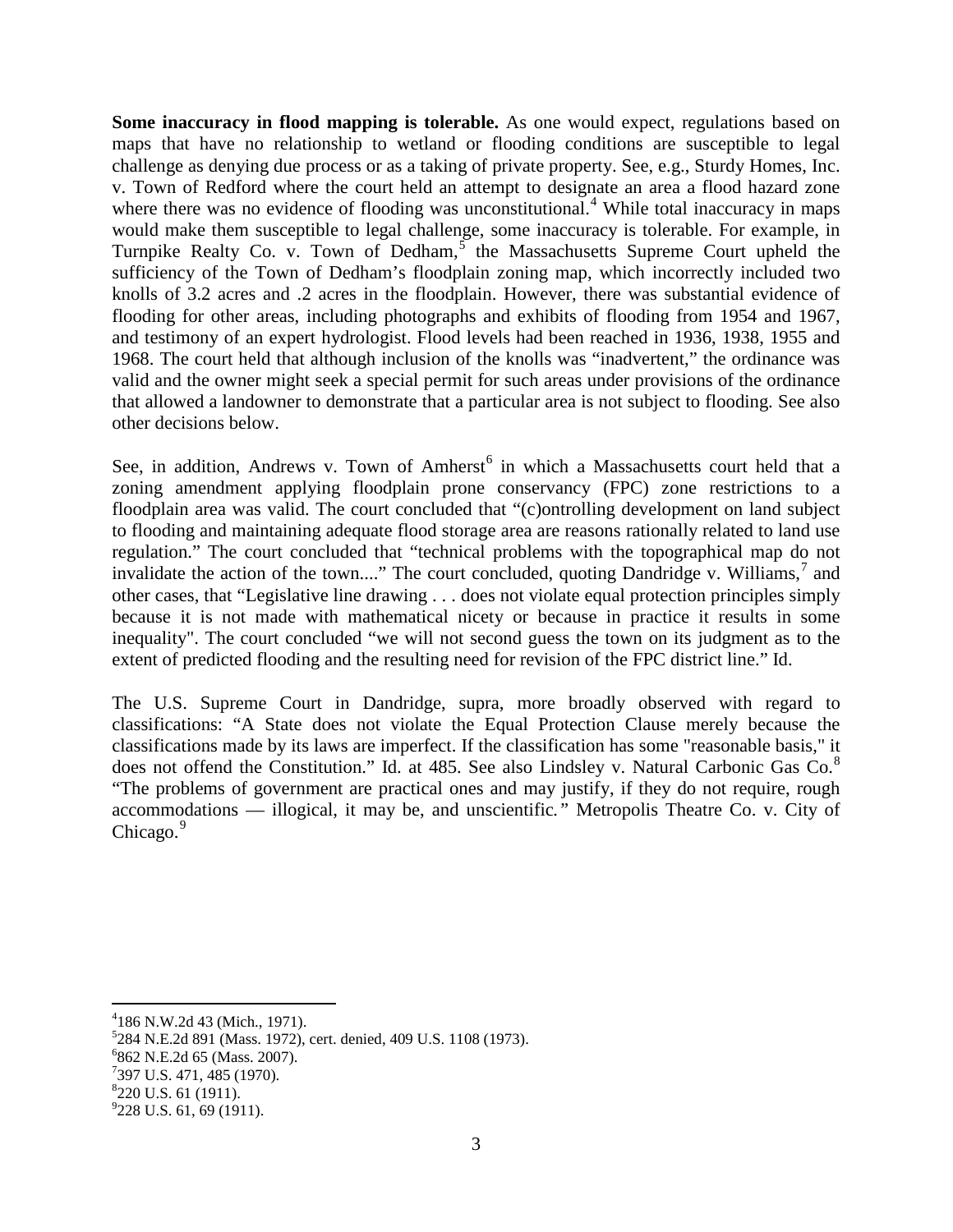**Courts have provided broad support for traditional floodplain maps despite errors in such maps.** Courts have upheld mapping efforts in a variety of other situations in which there have been some errors in the maps. These cases should give confidence to governments that courts will uphold floodplain maps even if they contain some uncertainties and inaccuracies or use mapping methods different from those used by state, federal, or local agencies. For example, see Britt v. United States<sup>[10](#page-3-5)</sup> (Court held that property owners had no claim of negligence against the U.S. for preparing and disseminating inaccurate flood maps due to "flood control" exemption in Federal Tort Claims Act.); Baroni v. U.S.<sup>[11](#page-4-0)</sup> (Court held that FHA was not liable to purchasers of subdivision housing units for miscalculation of 50 year flood height in approving plans for a subdivision due to the federal "flood control" exemption); State ex rel. Pitz v. City of Columbus,<sup>[12](#page-4-1)</sup> (Court held that zoning restrictions precluding property owner from building on his property based on erroneous floodway map did not constitute a taking.); Ahern v. Fuss & O'Neill, Inc.[13](#page-4-2) (Court dismissed a Section 1983 due process claim when a town employee provided incorrect 100 year flood elevation to a developer. The flood elevation had changed because FEMA had revised its flood map because the map had erroneously listed a lower elevation due to a technical error in preparing the map.); Stonacek v. City of Lincoln, <sup>[14](#page-4-3)</sup> (Court dismissed all claims against city for alleged failure to provide up to date information on flooding to a landowner pursuant to floodplain regulation.)

**Local governments and states can decide what floodplain map they will use.** See In Re  $S$ chieber<sup>[15](#page-4-4)</sup> (Court sustained Floodplain Conservation District ordinance against multiple challenges. Court held that it was up to the community to decide what version of floodplain map it was to use.); See also Ravalese v. Town of East Hartford<sup>[16](#page-4-5)</sup> (Landowner did not have a Constitutionally protected right to have his property excluded from floodplain zone where FEMA map excluded property but town zoning map included property in floodplain).

**Scientific uncertainties are tolerable in not only mapping but broader fact-finding.** See, for example, Northwest Envtl. Defense Ctr. v. Wood, $17$  in which the court held that scientific studies supported the Corps' opinion in a wetland case, despite counter studies, and held that a reviewing agency need not eliminate all uncertainty. In City of Newark v. Natural Resources Council,<sup>[18](#page-4-7)</sup> a New Jersey court upheld public land ownership maps based upon "analysis of color" infrared photographs of the meadows."[19](#page-4-8) Responding to testimony contesting the accuracy of the maps, the court observed that "the evidence adduced indicates only a difference of opinion between...experts."<sup>[20](#page-4-9)</sup> The court concluded that where a subject is debatable the agency determination must be upheld "because a court would (otherwise) usurp the legislative body if it attempted to determine the results of the debate. $1<sup>21</sup>$  $1<sup>21</sup>$  $1<sup>21</sup>$ 

<sup>&</sup>lt;sup>10</sup>515 F. Supp. 1159 (D. Ala., 1981).<br><sup>11</sup>662 F. 2d 287 (5th Cir., 1981).<br><sup>12</sup> 56 Ohio App. 3d 37 (1988)

<span id="page-4-0"></span>

<span id="page-4-5"></span><span id="page-4-4"></span>

<span id="page-4-11"></span>

<span id="page-4-7"></span><span id="page-4-6"></span>

<span id="page-4-3"></span><span id="page-4-2"></span><span id="page-4-1"></span><sup>&</sup>lt;sup>13</sup>78 Conn. App. 202 (Conn., 2003).<br><sup>14</sup>782 N.W.2d 900 (Neb. 2010).<br><sup>15</sup>927 A.2d 737 (Pa. Commw., 2007).<br><sup>16</sup>608 F. Supp. 575 (D. Conn., 1985).<br><sup>17</sup>947 F.Supp. 1371, affirmed, 97 F.3d 1460 (9<sup>th</sup> Cir., 1996).<br><sup>18</sup>414 A.2

<span id="page-4-8"></span>

<span id="page-4-9"></span>

<span id="page-4-10"></span> $^{21}$ Id. at 542.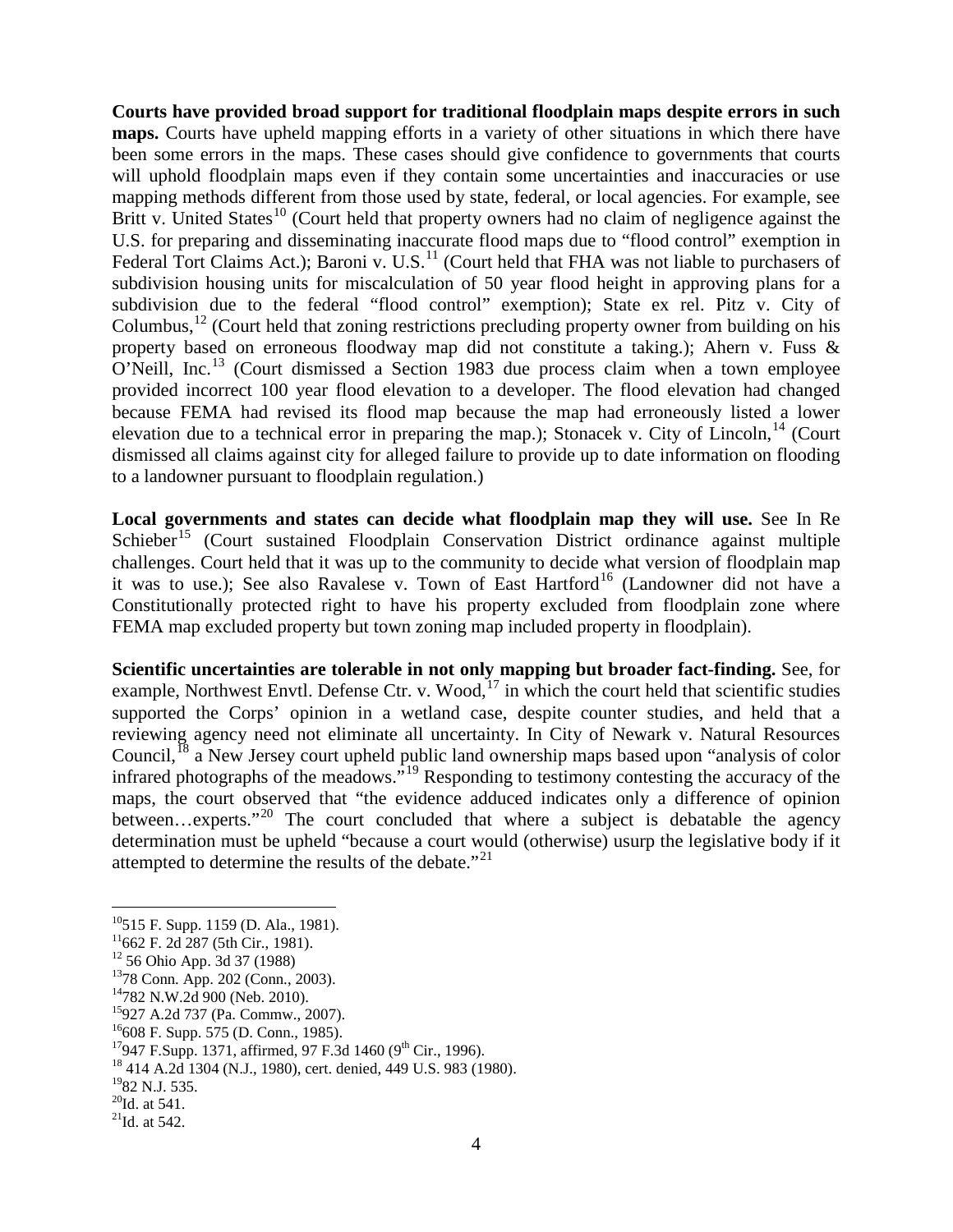**Courts give weight to expert agencies such as EPA, NOAA, the Fish and Wildlife Service, the Army Corps of Engineers and the U.S. Geological Survey on scientific issues.** Courts attempt to respect the "separation of powers" between the legislative, executive, and judicial branches of government. This means that they generally defer to legislative or executive (administrative agency) decisions in deciding acceptable levels of risk, particularly in regulatory contexts and this makes good sense with regard to climate-related flood as well as other types of scientific risks. The U.S. Supreme Court in Queenside Hills Realty Co. v. Saxl<sup>[22](#page-4-11)</sup> in upholding a New York law requiring the installation of sprinkler systems in non-fireproof construction for lodging houses stated that the "legislature may choose not to take the chance that human life will be lost in lodging house fires and adopt the most conservative cause which science and engineering offer. It is for the legislature to decide what regulations are needed to reduce fire hazards to a minimum."

**A floodplain regulatory agency may update mapping methods.** The Vermont Supreme Court in In Re Wooford Packers, Inc.[23](#page-5-0) addressed some of the legal issues which arise when a regulatory agency changes the procedures and methods for mapping and regulating floodplains. The changes in this case occurred in a more traditional flooding context but climate change flooding raises similar issues. In Vermont, floodplain regulations are administered at the regional level by District Commissions and at the state level by a state Environmental Board. The plaintiff in this case proposed to build a thirty-unit retirement village on a 12.5 acre parcel in Bennington and applied to the District for a permit. He was denied the permit by the District and, on appeal, by the Environmental Board for a number of reasons. These include because the proposed development was in the floodway and "in the event of a 100 year flood" the village would "result in a significant increase in peak flow adjacent to and downstream from the project...."<sup>[24](#page-5-1)</sup>

The District had historically used Federal Emergency Management Agency flood maps to determine the 100 year floodplain and floodway boundaries and elevations which did not take into account erosion. However, the District and Board had, prior to the permit application, adopted new criteria for determining floodplains and floodways which reflected erosion. The criteria had not been formally adopted as a regulatory rule by the District and Board. The landowner appealed this determination claiming, in part, that the District and Board needed to adopt changes in floodway criteria by formal legal rule. The court disagreed, and observed that "An agency is not required to adopt rules and regulations to carry out what its authorizing statute specifically directs it to do."<sup>[25](#page-5-2)</sup> The court further observed that:<sup>[26](#page-5-3)</sup>

While ANR's (Agency of Natural Resources) alteration of its methodology for determining floodways may have been a surprise to WPI (the landowner)—apparently the first applicant to undergo "fluvial geomorphology" analysis—we cannot conclude that it lacked the authority to do so.

<span id="page-5-4"></span><sup>&</sup>lt;sup>22</sup>328 U.S. 80, 83 (S.Ct., 1946).<br><sup>23</sup>830 A.2d 100 (Vt. 2003).<br><sup>24</sup>830 A.2d 100, 102 (Vt., 2003).<br><sup>25</sup>830 A.2d 100, 105 (Vt., 2003).

<span id="page-5-0"></span>

<span id="page-5-1"></span>

<span id="page-5-2"></span>

<span id="page-5-3"></span> $26830$  A.2d 100, 105 (Vt., 2003).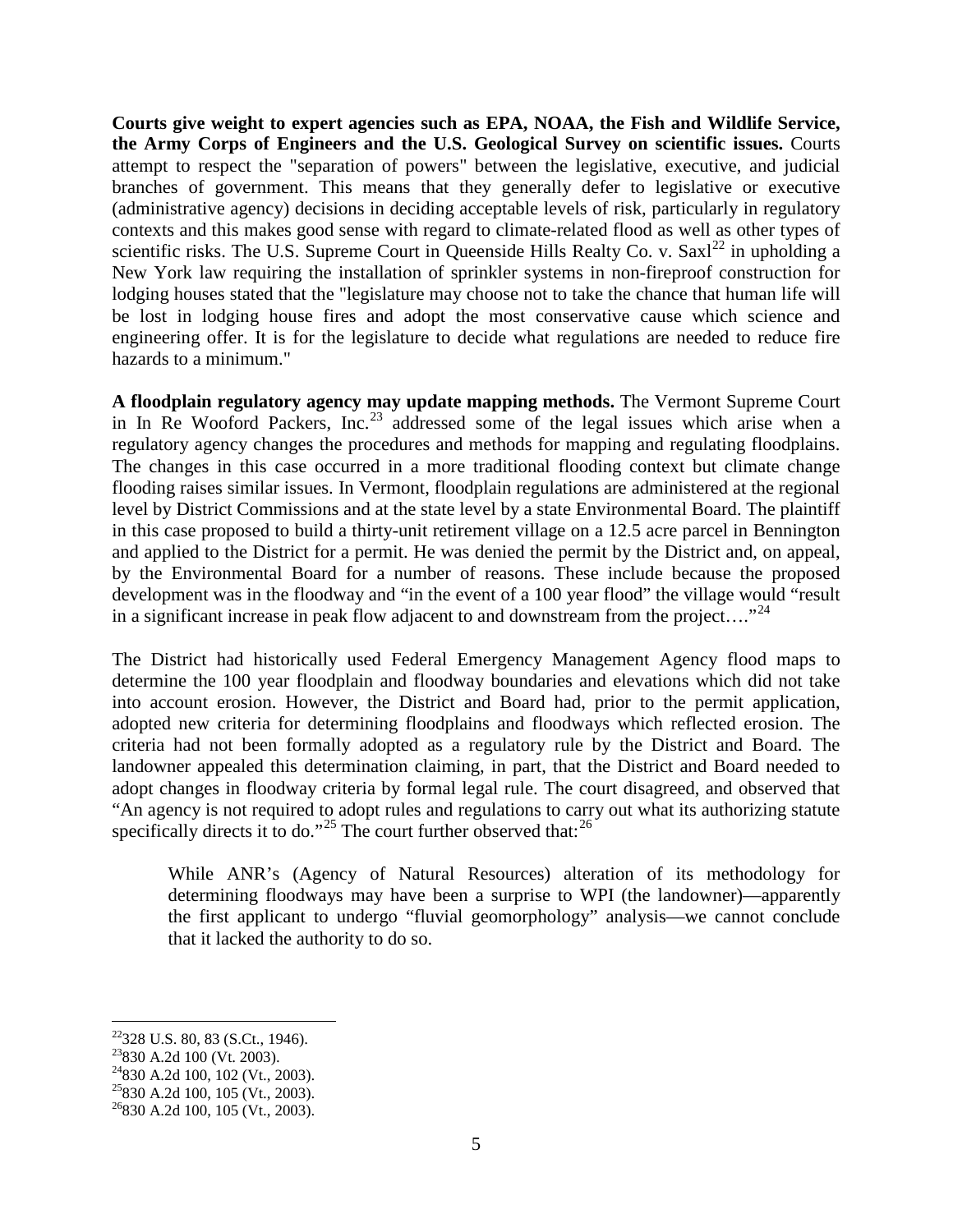**Regulators may be able to require that landowners seeking a floodplain permit develop flood information.** An Idaho court in Noble v. Kootenai County<sup>[27](#page-5-4)</sup> held that the county had validly denied subdivision approval where the landowner had not provided Base Flood Elevation for a proposed subdivision as required by local regulations.

## **PROBLEMS, ISSUES**

Despite broad support for floodplain regulations including maps, courts have found legal problems with some mapping efforts:

**Failure to base maps upon some reasonable indication of flood hazards.** Regulations based on maps that have no or limited relationship to flooding conditions are susceptible to legal challenge as denying due process. See, e.g., Sturdy Homes, Inc. v. Town of Redford.<sup>[28](#page-6-0)</sup>

**Failure to comply with procedures required by statutes.** Landowners may be able to successfully challenge flood maps if regulatory agencies have failed to comply with legally established statutory or ordinance procedural requirements for mapping such as notice and hearing requirements. For example, in Free State Recycling Systems Corp. v. Board of County Comm'rs for Frederick County, $^{29}$  $^{29}$  $^{29}$  a court held that the county did not follow statutory notice and hearing procedures in adopting the zoning ordinance and, as a result, ordinance provisions were invalid. See also Hirsch v. Maryland Dep't of Natural Resources<sup>[30](#page-6-2)</sup> in which a Maryland court held that state wetland regulations were invalid as applied to specific landowners because wetland "orders and maps" had not been filed "among the land records in every county affected" as required by statute. Instead, the maps had been placed in a file cabinet drawer in an area inaccessible to the public or to the title searchers.

In Stingray v. Concord Township ZHB, 260 C.D. 2008 (Pa. Commw. 6-3-2009) the court held that a township must use a 100 year FEMA flood map because the township ordinance defined floodplain areas in their floodplain ordinance to include areas covered by the "100" year flood and this was the only map to do so (there was another flood map which apparently delineated the 500 or 1000 year flood). The court remanded the case to the lower court to determine whether the latter map (500 to 1000 year flood) also delineated the 100 year flood and could then presumably be used.

**Failure to update.** In one case a court held that floodplain maps must be updated as conditions change and new information becomes available. See, for example, A.H. Smith Sand & Gravel Co. v. Dep't of Water Resources,  $31$  in which a Maryland court upheld a state statute that requires permits for activities in the 50-year floodplain, but held that maps defining the floodplain had been too broadly drawn. The court held that it was necessary to revise earlier maps in light of the flood experience of Tropical Storm Agnes. It may be argued that upgrading flood maps and regulatory elevations is needed to reflect "changed conditions"<sup>[32](#page-6-4)</sup> as called for in zoning enabling

<span id="page-6-5"></span> $^{27}$ 830 A.2d 100, 105 (Vt., 2003).<br> $^{28}$ 186 N.W.2d 43.

<span id="page-6-2"></span>

<span id="page-6-4"></span><span id="page-6-3"></span>

<span id="page-6-1"></span><span id="page-6-0"></span><sup>&</sup>lt;sup>29</sup>885 F. Supp. 798 (D. Md., 1994).<br><sup>30</sup>416 A.2d 10 (Md. 1980).<br><sup>31</sup>313 A.2d 820 (Md. 1974).<br><sup>32</sup>See, e.g., Birckhead v. Board of Co. Comm'rs, 273 A.2d 133 (Md., 1971).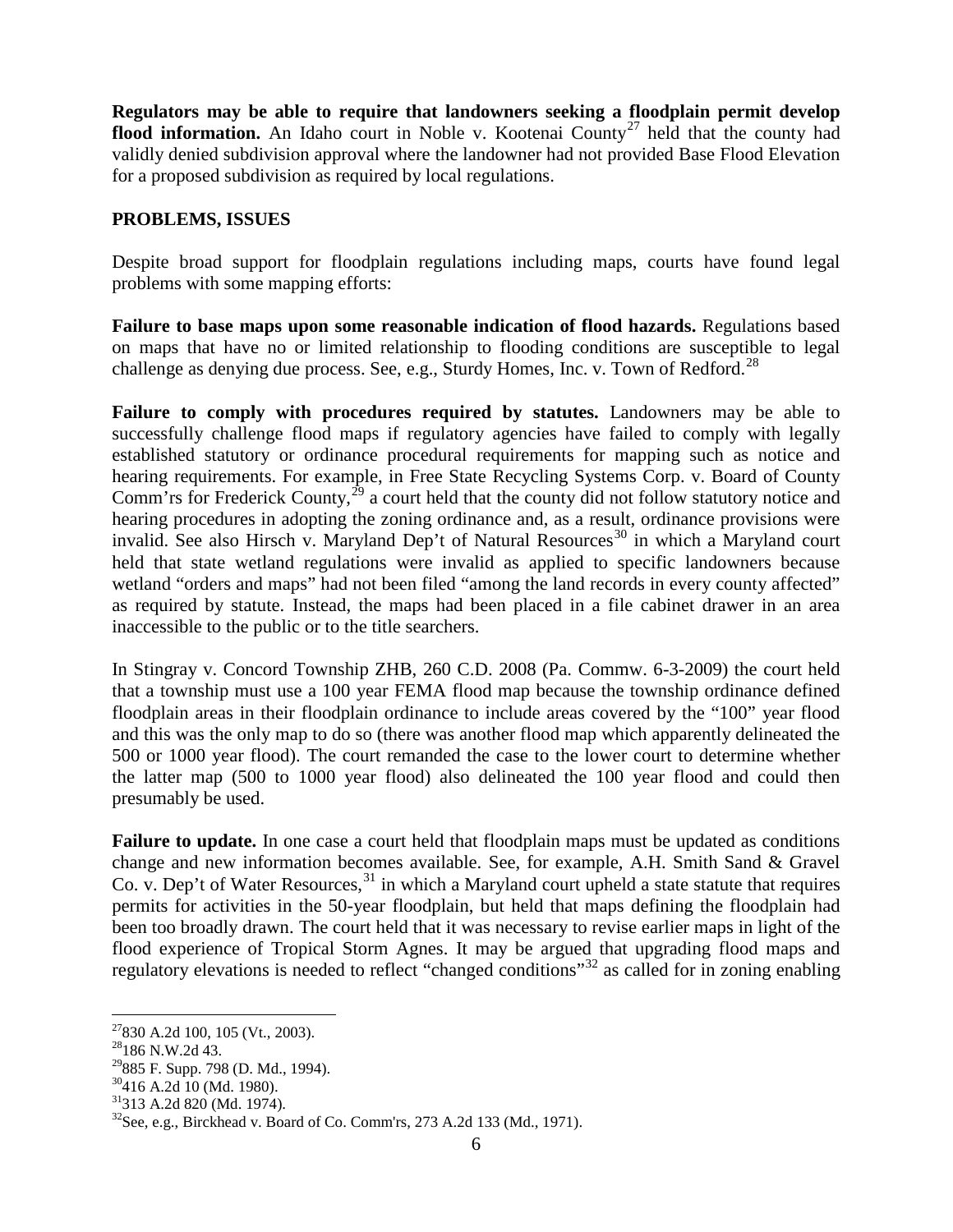statutes. Wisconsin requires local governments to upgrade their flood maps when changed conditions occur.<sup>[33](#page-6-5)</sup>

## **AVOIDING PROBLEMS WITH FLOOD MAPPING PROCEDURES AND FLOOD MAPS REFLECTING CLIMATE CHANGE AND OTHER CHANGED CONDITIONS**

Based upon existing case law, recommendations may be made for avoiding legal problems with upgrading flood maps. Governments should:

**1. Follow statutory and ordinances procedures and other requirements.** Regulatory agencies should, in amending their maps, carefully apply the statutory and administrative regulatory procedures called for in their zoning and other statutes and regulations.

**2. Incorporate best information available.** As discussed above, governmental units should have confidence that maps reflecting climate-related and other changes will be upheld even if the new maps include some inaccuracies and scientific uncertainties. However, governments should use the best scientific information available to reduce claims that climate change projections and regulations based upon such projections are speculative.

**3. Over time, develop increasingly specific and quantified flood maps reflecting climate change and other changes in floodplain hydrology and hydraulics.** State and local governments may best work with FEMA (National Flood Insurance Program) and other federal agencies such as NOAA to carry out increasingly specific flood and climate change studies to provide the factual basis for upgrading local and state flood maps, policies, and regulations.

**4. Provide procedures for updating or making more specific flood elevations, velocities erosive forces and other flood factors on a case-by-case basis.** Local and state governments can best incorporate procedures in their regulations for refining on the ground map elevations, velocities, wave heights and other flood factors where there may be uncertainties or errors. The quality of data used as the initial basis for floodplain mapping, assessment and regulation may be less important if procedures are available during administrative phases of a regulatory program to refine data as individual permit applications are received. In a wetland case, Just v. Marinette County,  $34$  the Wisconsin Supreme Court upheld a procedure for remedying map inaccuracies through field inspections and the application of written criteria. Relatively inaccurate U.S. Geological Survey maps had been used for wetland mapping, combined with a written definition for wetland areas: "(A)reas where groundwater is at or near the surface most the year or where any segment of plant cover is deemed an aquatic according to N.C. Fassett's 'Manual of Aquatic Plants'."<sup>[35](#page-7-1)</sup> A landowner who contested the regulations argued, in part, that the wetland maps were not sufficiently specific and that his land was not a wetland. The court sustained the regulations, noting that the land was clearly wetland by the written test.

 $33$ See City of La Cross v. DNR, 353 N.W.2d 68, 71 (Wisc., 1984). The court in this decision observed: "Wis. Admin. Code sec. NR 116.05(4) provides that municipalities must upgrade their flood plain zoning ordinances as new information, including new flood data, new hydrologic data, and improved technological information and

<sup>&</sup>lt;sup>34</sup>201 N.W.2d 761 (Wis. 1972).

<span id="page-7-1"></span><span id="page-7-0"></span><sup>&</sup>lt;sup>35</sup>Id. at 766.